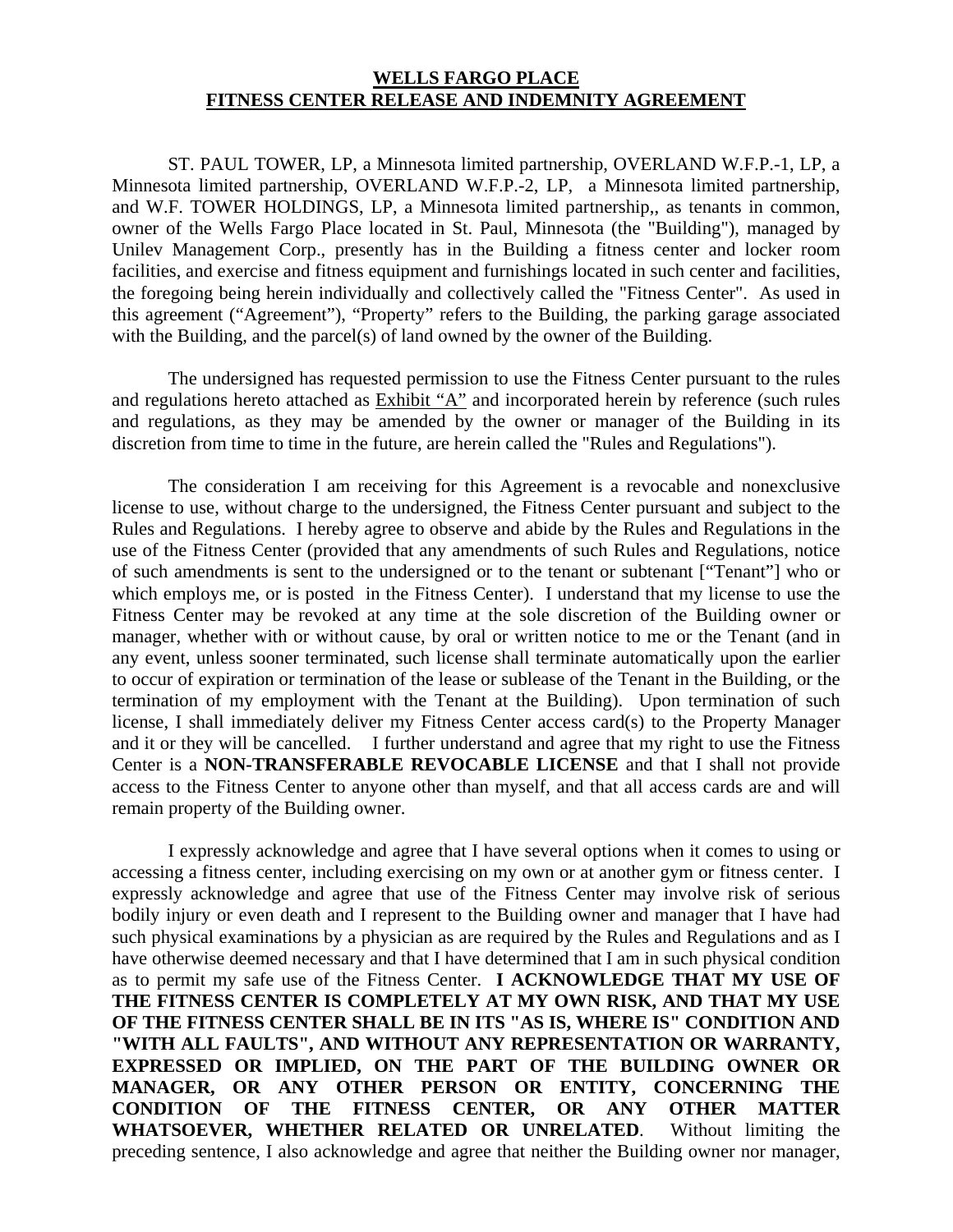nor any other person or entity, shall provide or be obligated to provide any personnel or equipment to assist, supervise, advise, manage or in any way control or oversee the Fitness Center or the users of the Fitness Center, nor to supervise other areas of the Property, nor to provide security for users of the Fitness Center or any of their property (whether in or about the Fitness Center, or in or about other areas of the Property, and whether during business or nonbusiness hours). In the event any monitoring or supervision shall be provided, I acknowledge and agree that such monitoring or supervision shall be at the sole discretion, and for the sole benefit, of the Building owner and manager, and not for my protection or other benefit. Without limiting or being limited to the foregoing, I also acknowledge and agree that in the event the Building owner or manager shall elect to install a security camera or "assistance" button, such devices may not be efficacious, and may not be maintained in an operational condition, and may be monitored only occasionally or not at all, in each case in the sole discretion of the Building owner or manager, and in no event whatsoever shall the Building owner or manager, or any of the "Releasees" (as that term is hereinafter defined), have any responsibility or liability whatsoever for or in respect of such devices or the maintenance, monitoring or response, or absence of maintenance, monitoring or response of or to such devices, or the condition or efficacy of such devices.

**I HEREBY FOREVER RELEASE, WAIVE AND DISCHARGE** ST. PAUL TOWER, LP, OVERLAND W.F.P.-1, LP, OVERLAND W.F.P.-2, LP, and W.F. TOWER HOLDINGS, LP, as tenants in common, Unilev Management Corp., and all future owners and managers of the Property or any portion thereof, and its and their respective partners and affiliates of and from any and all losses or damages, and any and all claims, demands, actions, suits, or liabilities on account of or relating in any way, whether directly or indirectly, to Releasee's negligence, to any injury or illness or death sustained by me or any loss of or damage to my property, occurring while I am in any way using or in the Fitness Center for any purpose or which otherwise arises from or relates in any way, directly or indirectly, to the Fitness Center or my use of or activities in the Fitness Center (including, but not limited to, personal injuries suffered by me arising from my use of the fitness or exercise equipment, showers or dressing areas, and damage, theft or loss of my property located or stored in the lockers or other portions of the Fitness Center), or my violation of this Agreement, in each case **WHETHER OR NOT ARISING FROM THE NEGLIGENCE OR STRICT LIABILITY OF ANY OF THE RELEASEES, IT BEING MY INTENTION THAT THE FOREGOING RELEASE APPLY EVEN TO THE NEGLIGENCE AND STRICT LIABILITY OF THE RELEASEES, PROVIDED HOWEVER, THIS RELEASE DOES NOT APPLY TO RELEASEES WILLFUL MISCONDUCT OR NEGLIGENCE.** 

I also hereby agree to **INDEMNIFY, DEFEND AND HOLD HARMLESS** the Releasees from and against any and all claims, demands, actions, suits, liabilities, losses and costs of any kind or nature whatsoever (including without limitation claims against the Releasees for any personal injury, death, or property loss, damage or theft incurred by other users of the Fitness Center, and losses suffered by the Releasees due to damage to the Fitness Center by the undersigned) asserted against, or suffered or incurred by, the Releasees and arising from or relating to, whether directly or indirectly, my use of or activities in the Fitness Center, or any property I may bring into the Fitness Center, or my violation of this Agreement, in each case **WHETHER OR NOT ARISING FROM THE NEGLIGENCE OR STRICT LIABILITY OF ANY OF THE RELEASEES, IT BEING MY INTENTION THAT THE FOREGOING INDEMNITY APPLY EVEN TO THE NEGLIGENCE AND STRICT LIABILITY OF THE RELEASEES.**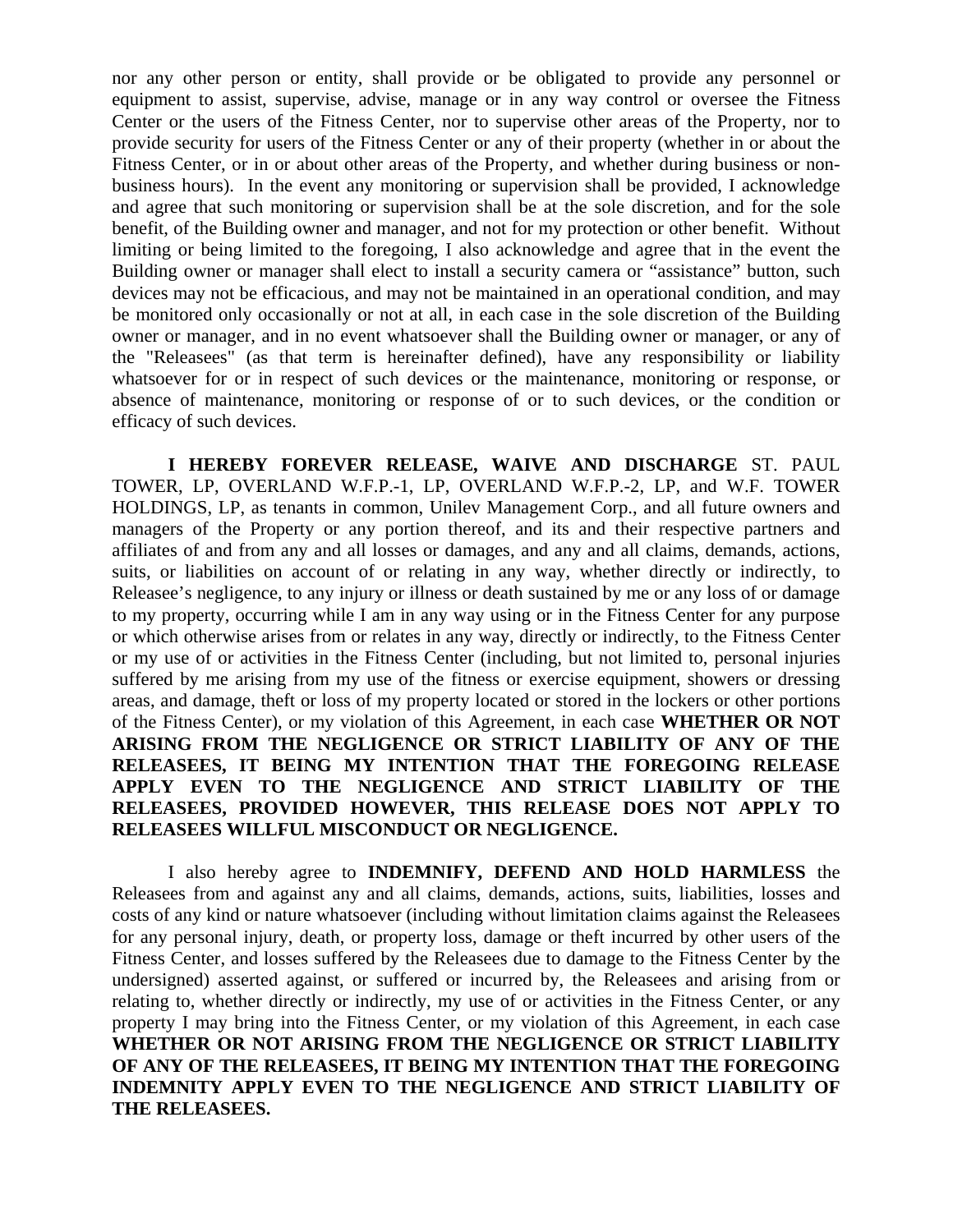I further acknowledge that this Agreement binds me and my heirs, personal representatives, assigns and next of kin and inures to the benefit of said Releasees and their personal representatives, heirs, successors and assigns.

I agree that the Building owner or manager may specify the hours and days of operation of the Fitness Center from time to time, and may modify, alter, improve, or close, either temporarily or permanently, the Fitness Center from time to time, in each case in its sole discretion.

This Agreement contains the entire agreement of the undersigned regarding the Fitness Center, and it supersedes any prior or contemporaneous oral or written agreements of the undersigned regarding such matter. The protections, immunities, rights and benefits afforded to the owner or manager of the Building or any other Releasees are cumulative of and are in addition to, and not exclusive of, those provided to the owner of the Building or such other parties under the Tenant's lease of space in the Building. This Agreement may not be amended or waived except in a writing signed by the owner of the Building. This Agreement shall be enforceable to the maximum extent permitted by applicable law. If any provision of this Agreement shall be invalid, illegal or unenforceable in any respect under applicable law, the validity, legality and unenforceable of the remaining provisions shall not be affected or impaired hereby. This Agreement shall be governed by the laws of the State of Minnesota.

I have read and voluntarily signed this Agreement without reliance upon any representation or statement by the Releasees.

Employee Signature Date

\_\_\_\_\_\_\_\_\_\_\_\_\_\_\_\_\_\_\_\_\_\_\_\_\_\_\_\_\_\_\_\_\_\_\_\_

\_\_\_\_\_\_\_\_\_\_\_\_\_\_\_\_\_\_\_\_\_\_\_\_\_\_\_\_\_\_\_\_\_\_\_\_

\_\_\_\_\_\_\_\_\_\_\_\_\_\_\_\_\_\_\_\_\_\_\_\_\_\_\_\_\_\_\_\_\_\_\_\_

Print Name

 $\overline{a}$ 

Tenant Name Card Number

Suite Number

**EXHIBITS:** A – Rules and Regulations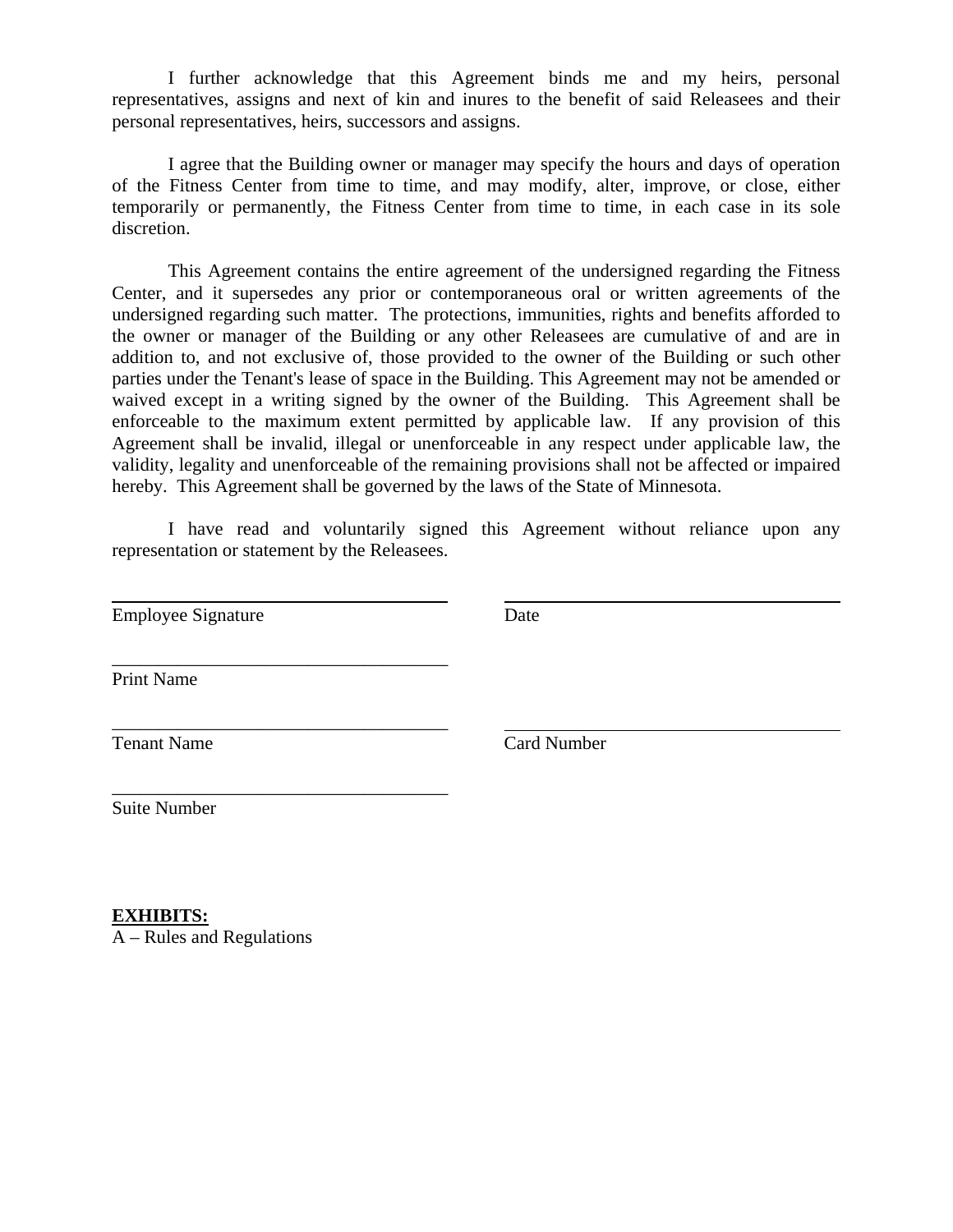## **Exhibit "A"**

## **WELLS FARGO PLACE FITNESS CENTER Rules & Regulations**

- 1. A Fitness Center Release and Indemnity Agreement ("Agreement"), incorporating these rules and regulations by reference, must be signed by each user and returned to the Office of the Building prior to using the Fitness Center.
- 2. The Fitness Center hours presently are Monday Friday 5:00 a.m. 9:00 p.m.
- 3. The Fitness Center may be used only by employees of tenants and subtenants of Wells Fargo Place Building (the "Building"). Visitors may not use or enter the Fitness Center, and no persons under the age of 18 may use or enter the Fitness Center.
- 4. Obtain approval from your physician prior to commencing or modifying an exercise program.
- 5. No user may enter any portion of the Fitness Center designated for use by members of the opposite sex.
- 6. Each user must keep noise levels to a minimum level acceptable for an office building environment. No audible radios or other electronic devices are permitted.
- 7. Daily lockers are provided in locker rooms for use only while in the Fitness Center. Each locker is equipped with a key to secure personal belongings. All belongings, including locks brought by the user, must be removed by each Fitness Center user upon completion of his or her use of the Fitness Center in order to make the locker available for the next user. Articles left in unattended lockers will be discarded. Locks left on lockers over night will be removed. Building management and owner will not be responsible for any lost or stolen articles.
- 8. During peak hours, or while others are waiting, each user's time on the treadmills, stairclimbers, stationary cycles and cross trainers may be limited to a total of no more than 30 minutes.
- 9. The equipment and facilities must be used only for their intended purposes.
- 10. No equipment or facility shall be used unless the user is already familiar with its proper use.
- 11. Each user is requested to pick up their towels, water bottles, newspapers, and magazines immediately after use.